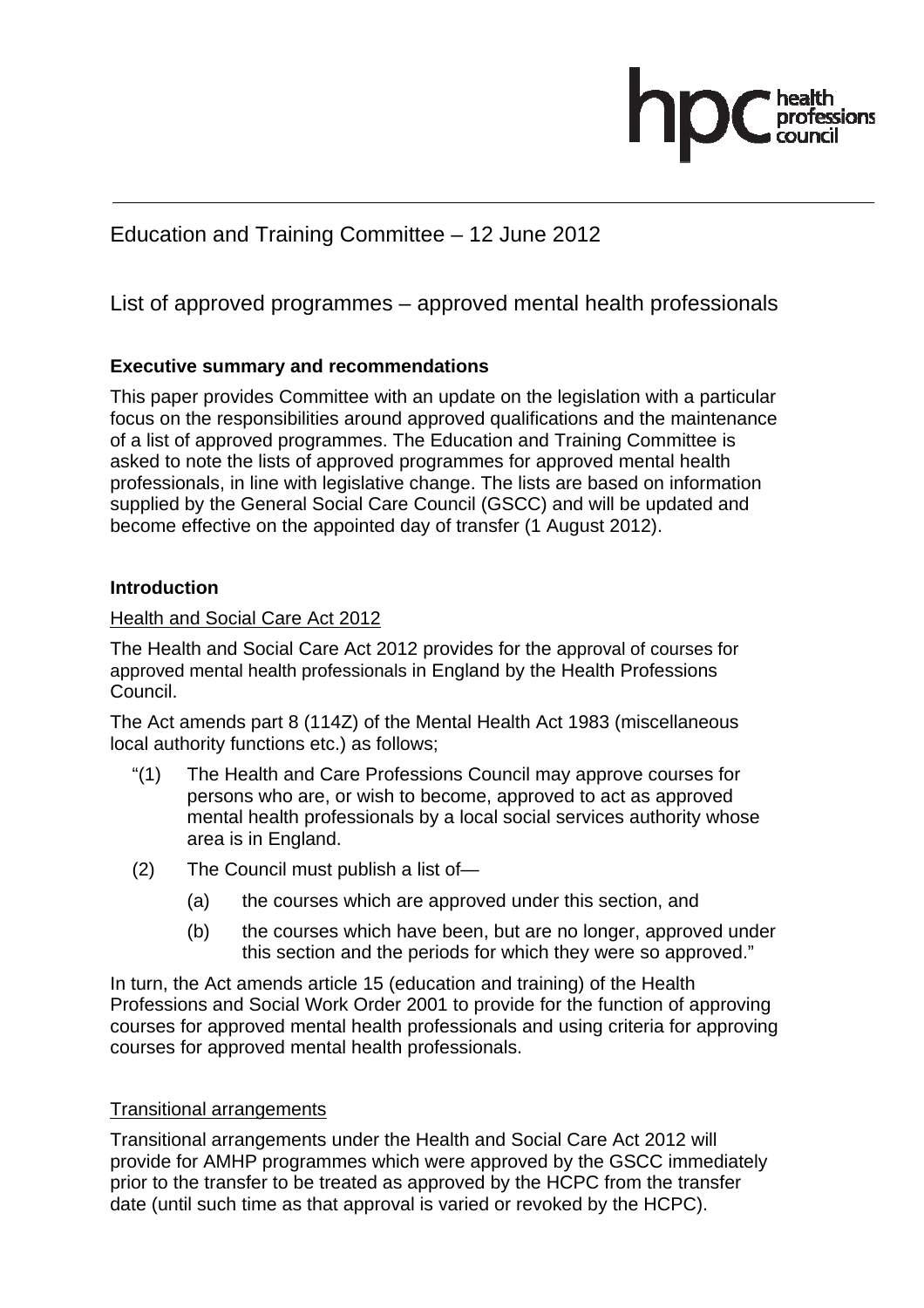Consequently, those programmes will have continuing but transitional approval by operation of law.

As it is necessary for the Council to maintain and publish lists of approved programmes in England. These transitional arrangements must be taken into account in publishing that list.

### HPC's list of approved programmes

The HPC's 'register of approved programmes' is only available on-line. It is proposed that the lists of approved programmes for approved mental health professionals in England are published, with appropriate caveats, ahead of the register opening on the appointed day of transfer (1 August 2012). This will provide clarity to education providers and local social services authorities, as well as students and prospective applicants on the status of the programmes at the earliest opportunity. Once the register is transferred, the lists will be updated to reflect that the programmes have been automatically approved by HCPC on a transitional basis.

### **Decision**

The Committee is asked to note the lists of approved programmes and arrangements for their publication and maintenance.

### **Background information**

None

### **Resource implications**

Resources have been accounted for in 2012-2013 Education Department work plan and budget.

### **Financial implications**

Finance resources have been accounted for in 2012-2013 Education Department work plan and budget, as well as the social worker major project budget.

### **Appendices**

Appendix 1 List of currently approved approved mental health professionals in England programmes

Appendix 2 List of historically approved approved mental health professionals in England programmes

### **Date of paper**

30 May 2012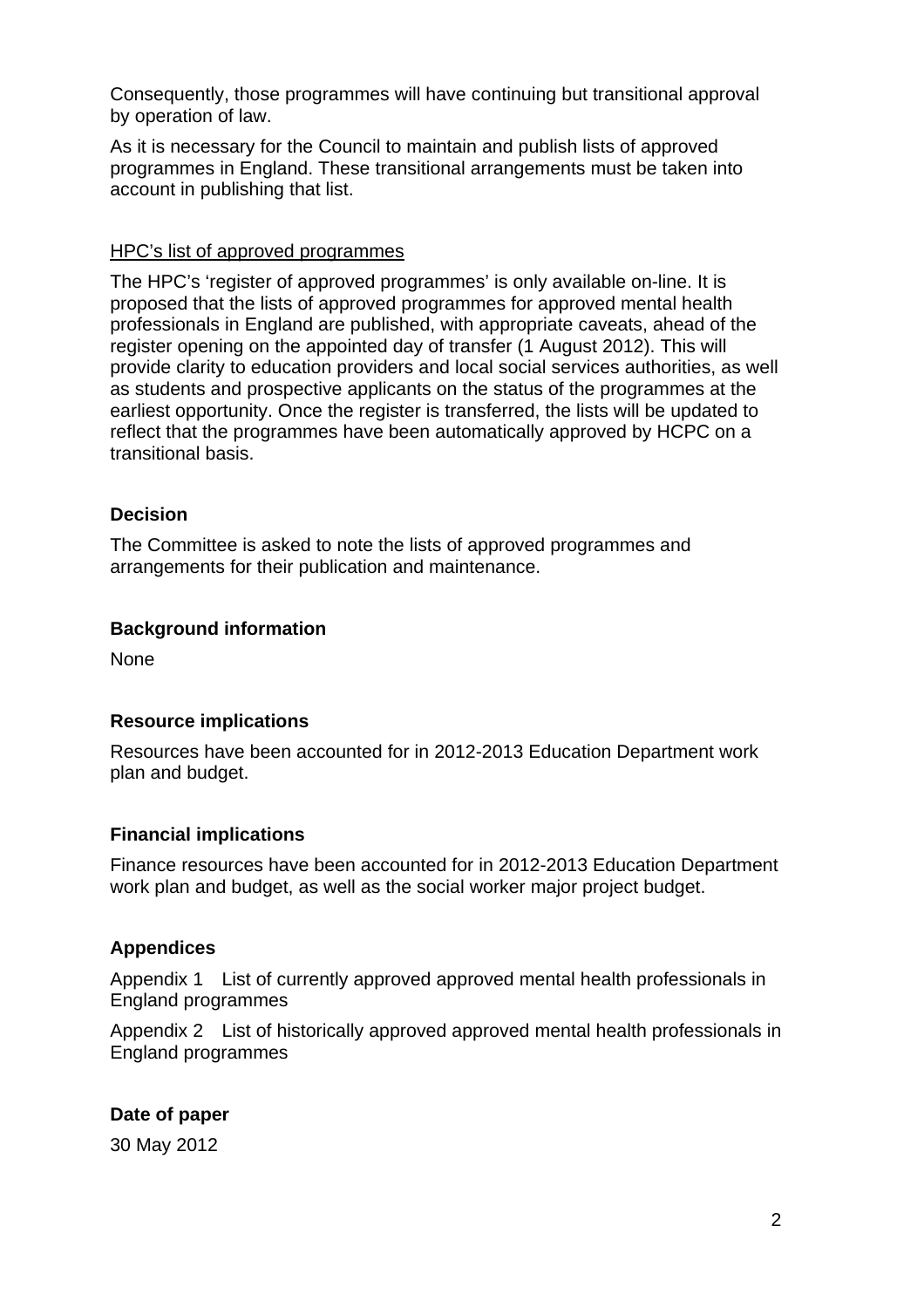# **Appendix 1 – List of currently approved approved mental health professionals in England programmes**

| <b>Education provider</b>                  | <b>Programme title</b>                                                                         |
|--------------------------------------------|------------------------------------------------------------------------------------------------|
| <b>Anglia Ruskin University</b>            | <b>MA Mental Health Services</b>                                                               |
|                                            | Postgraduate Diploma in Mental Health Services                                                 |
| <b>Birmingham City University</b>          | Postgraduate Diploma in Mental Health                                                          |
| <b>Bournemouth University</b>              | Postgraduate Diploma Advanced Mental Health Practice (AMHP)                                    |
| <b>Canterbury Christ Church University</b> | MSc in Mental Health and Approved Mental Health Professional Practice                          |
|                                            | Post Graduate Diploma in Mental Health and Approved Mental Health Professional Practice        |
| <b>Kingston University</b>                 | MA Professional Mental Health Studies with Management: Higher Specialist Social Work (AMHP)    |
|                                            | MA Professional Mental Health Studies: Higher Specialist Social Work (AMHP)                    |
|                                            | Postgraduate Diploma in Professional Mental Health Studies with Management: Higher Specialist  |
|                                            | Social Work (AMHP)                                                                             |
|                                            | Postgraduate Diploma in Professional Mental Health Studies: Higher Specialist Social Work      |
|                                            | (AMHP)                                                                                         |
| <b>Leeds Metropolitan University</b>       | Postgraduate Diploma Mental Health Studies                                                     |
| <b>Middlesex University</b>                | Postgraduate Diploma - Mental Health (Higher Specialist Award)                                 |
| Northumbria University                     | Postgraduate Diploma Mental Health Practice                                                    |
| <b>Sheffield Hallam University</b>         | Postgraduate Diploma Specialist Mental Health Practice                                         |
| <b>University Campus Suffolk</b>           | Postgraduate Diploma Mental Health (incorporating AMHP) Higher Specialist Award                |
| University of Birmingham                   | Postgraduate Diploma in Higher Specialist Social Work in Mental Health (AMHP)                  |
| <b>University of Bradford</b>              | Postgraduate Diploma Mental Health Practice                                                    |
| University of Brighton                     | Higher specialist award with postgraduate diploma (Mental Health)                              |
| University of Central Lancashire           | Postgraduate Diploma Mental Health Practice (Higher Specialist Social Work Award incorporating |
|                                            | <b>AMHP</b> training)                                                                          |
| University of Chester                      | <b>MA Applied Mental Health Practice</b>                                                       |
|                                            | Postgraduate Diploma Applied Mental Health Practice                                            |
| University of Cumbria                      | Postgraduate Diploma Mental Health Practice                                                    |
| University of East Anglia                  | Postgraduate Diploma Mental Health (incorporating AMHP) Higher Specialist Award                |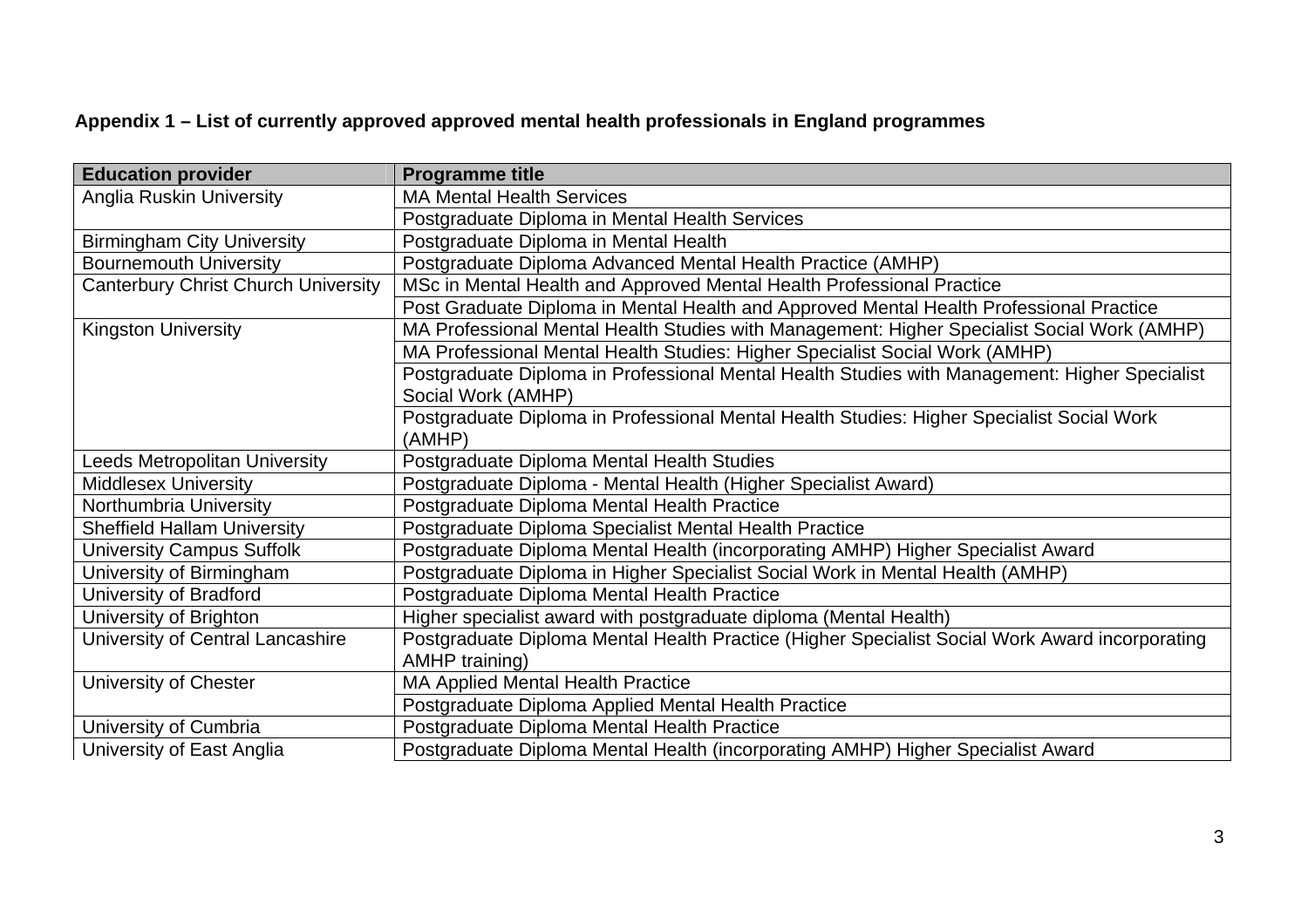| <b>Education provider</b>   | <b>Programme title</b>                                                                         |
|-----------------------------|------------------------------------------------------------------------------------------------|
| University of East London   | Postgraduate Diploma Approved Mental Health Practice (Higher Specialist Award)                 |
| University of Hertfordshire | MSc Social Interventions (Mental Health)                                                       |
|                             | Postgraduate Diploma Social Interventions (Mental Health)                                      |
| University of Huddersfield  | Postgraduate Diploma Approved Mental Health Practice                                           |
| University of Lincoln       | Postgraduate Diploma Interprofessional Practice Mental Health and Approved Mental Health       |
|                             | Professional                                                                                   |
| University of Manchester    | Postgraduate Diploma in Applied Mental Health leading to the Post Qualifying Specialist Social |
|                             | Work award in Mental Health at the Higher Specialist level including AMHP training             |
| University of Wolverhampton | Postgraduate Diploma in Higher Specialist Social Work (Mental Health)                          |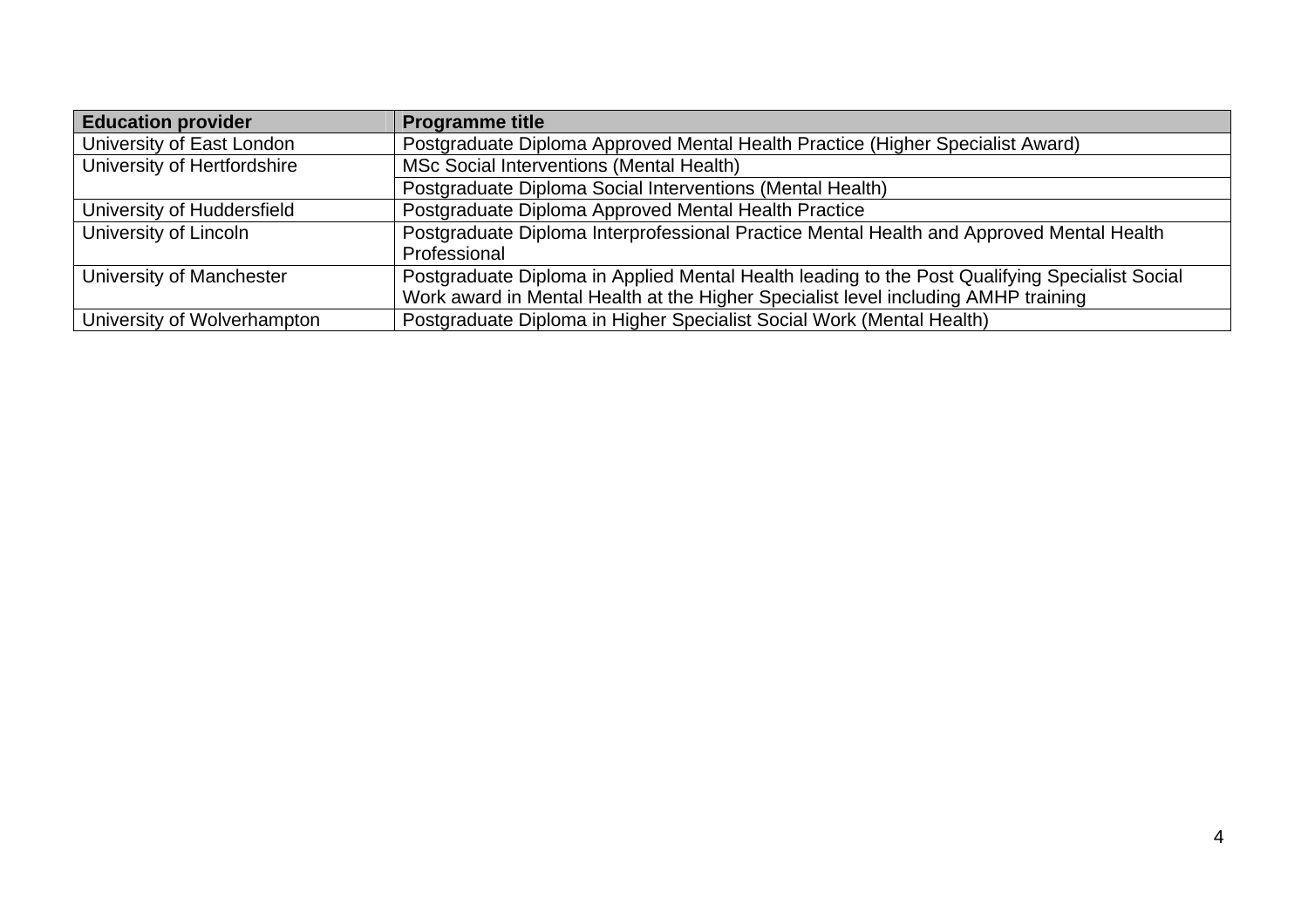# **Appendix 2 – List of historically approved approved mental health professionals in England programmes**

| <b>Education provider</b>                                   | Programme |                                                                                                                              | <b>Period of approval</b> |                |
|-------------------------------------------------------------|-----------|------------------------------------------------------------------------------------------------------------------------------|---------------------------|----------------|
|                                                             |           |                                                                                                                              | <b>First</b><br>intake    | Last<br>intake |
| Northamptonshire ASW<br><b>Training Programme</b>           | ASW3001   | Professional Mental Health Award Certificate issued by Central<br>Council for Education and Training in Social Work (CCETSW) | 12/10/1993                | 10/07/2006     |
|                                                             |           | Professional Mental Health Award certificate issued by General Social<br>Care Council (GSCC)                                 | 12/10/1993                | 10/07/2006     |
| South London Consortium<br><b>ASW Training Programme</b>    | ASW3002   | Professional Mental Health Award Certificate issued by Central<br>Council for Education and Training in Social Work (CCETSW) | 01/01/1994                | 30/03/2007     |
|                                                             |           | Professional Mental Health Award certificate issued by General Social<br>Care Council (GSCC)                                 | 01/01/1994                | 30/03/2007     |
| Pennine ASW Consortium                                      | ASW3003   | Professional Mental Health Award Certificate issued by Central<br>Council for Education and Training in Social Work (CCETSW) | 07/01/1998                | 24/04/2006     |
|                                                             |           | Professional Mental Health Award certificate issued by General Social<br>Care Council (GSCC)                                 | 07/01/1998                | 24/04/2006     |
| Hertfordshire and North<br>London ASW Consortium            | ASW3004   | Professional Mental Health Award Certificate issued by Central<br>Council for Education and Training in Social Work (CCETSW) | 20/02/1996                | 10/09/2007     |
|                                                             |           | Professional Mental Health Award certificate issued by General Social<br>Care Council (GSCC)                                 | 20/02/1996                | 10/09/2007     |
| Derbyshire ASW Training                                     | ASW3007   | Professional Mental Health Award Certificate issued by Central<br>Council for Education and Training in Social Work (CCETSW) | 10/03/1995                | 19/09/1998     |
|                                                             |           | Professional Mental Health Award certificate issued by General Social<br>Care Council (GSCC)                                 | 10/03/1995                | 19/09/1998     |
| South Yorkshire & North<br><b>East Midlands Social Work</b> | ASW3008   | Professional Mental Health Award Certificate issued by Central<br>Council for Education and Training in Social Work (CCETSW) | 30/04/1997                | 31/03/2007     |
| <b>Education Partnership</b><br><b>ASW Programme</b>        |           | Professional Mental Health Award certificate issued by General Social<br>Care Council (GSCC)                                 | 30/04/1997                | 31/03/2007     |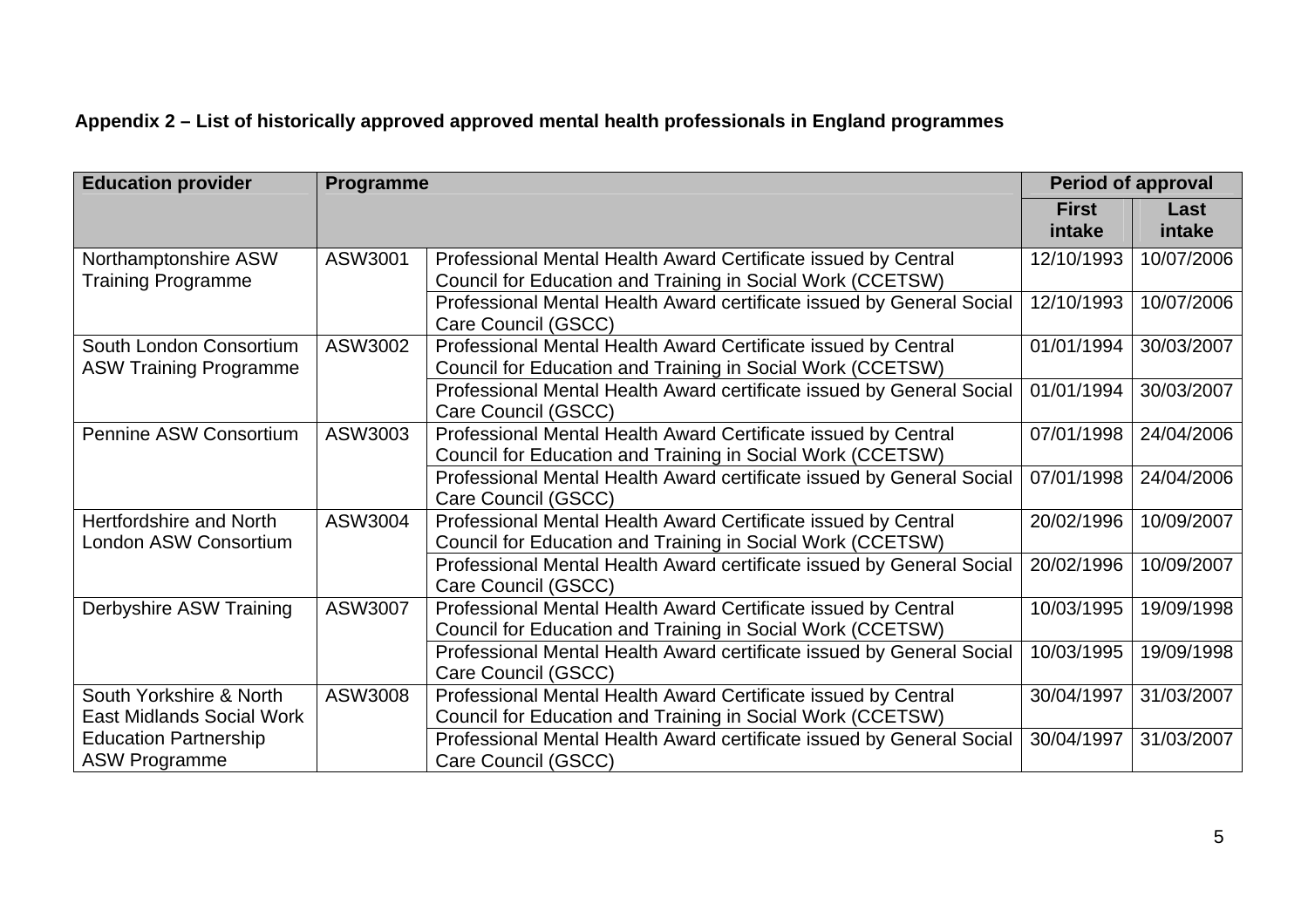| <b>Education provider</b>                                 | Programme |                                                                                                                              |            | <b>Period of approval</b> |  |
|-----------------------------------------------------------|-----------|------------------------------------------------------------------------------------------------------------------------------|------------|---------------------------|--|
|                                                           |           |                                                                                                                              |            |                           |  |
| <b>Oxfordshire Social</b><br><b>Services ASW Training</b> | ASW3009   | Professional Mental Health Award Certificate issued by Central<br>Council for Education and Training in Social Work (CCETSW) | 29/10/1997 | 11/09/2006                |  |
| Programme                                                 |           | Professional Mental Health Award certificate issued by General Social<br>Care Council (GSCC)                                 | 29/10/1997 | 11/09/2006                |  |
| Dorset and Isle of Wight<br><b>ASW/MHO Training</b>       | ASW3010   | Professional Mental Health Award Certificate issued by Central<br>Council for Education and Training in Social Work (CCETSW) | 12/02/1997 | 30/10/2006                |  |
| Programme                                                 |           | Professional Mental Health Award certificate issued by General Social<br>Care Council (GSCC)                                 | 12/02/1997 | 30/10/2006                |  |
| Hampshire Programme for<br><b>Approved Social Worker</b>  | ASW3011   | Professional Mental Health Award Certificate issued by Central<br>Council for Education and Training in Social Work (CCETSW) | 18/09/1994 | 18/09/2006                |  |
| Training                                                  |           | Professional Mental Health Award certificate issued by General Social<br>Care Council (GSCC)                                 | 18/09/1994 | 18/09/2006                |  |
| North East Approved<br>Social Work Programme              | ASW3012   | Professional Mental Health Award Certificate issued by Central<br>Council for Education and Training in Social Work (CCETSW) | 25/04/1995 | 19/01/2007                |  |
|                                                           |           | Professional Mental Health Award certificate issued by General Social<br>Care Council (GSCC)                                 | 25/04/1995 | 19/01/2007                |  |
| <b>West Midlands ASW</b><br><b>Training Consortium</b>    | ASW3013   | Professional Mental Health Award Certificate issued by Central<br>Council for Education and Training in Social Work (CCETSW) | 07/09/1995 | 28/03/2007                |  |
|                                                           |           | Professional Mental Health Award certificate issued by General Social<br>Care Council (GSCC)                                 | 07/09/1995 | 28/03/2007                |  |
| <b>Essex Approved Social</b><br><b>Worker Programme</b>   | ASW3014   | Professional Mental Health Award Certificate issued by Central<br>Council for Education and Training in Social Work (CCETSW) | 21/05/1993 | 30/08/2006                |  |
|                                                           |           | Professional Mental Health Award certificate issued by General Social<br>Care Council (GSCC)                                 | 21/05/1993 | 30/08/2006                |  |
| North West Mental Health<br>Partnership                   | ASW3015   | Professional Mental Health Award Certificate issued by Central<br>Council for Education and Training in Social Work (CCETSW) | 22/04/1996 | 09/05/2008                |  |
|                                                           |           | Professional Mental Health Award certificate issued by General Social<br>Care Council (GSCC)                                 | 22/04/1996 | 09/05/2008                |  |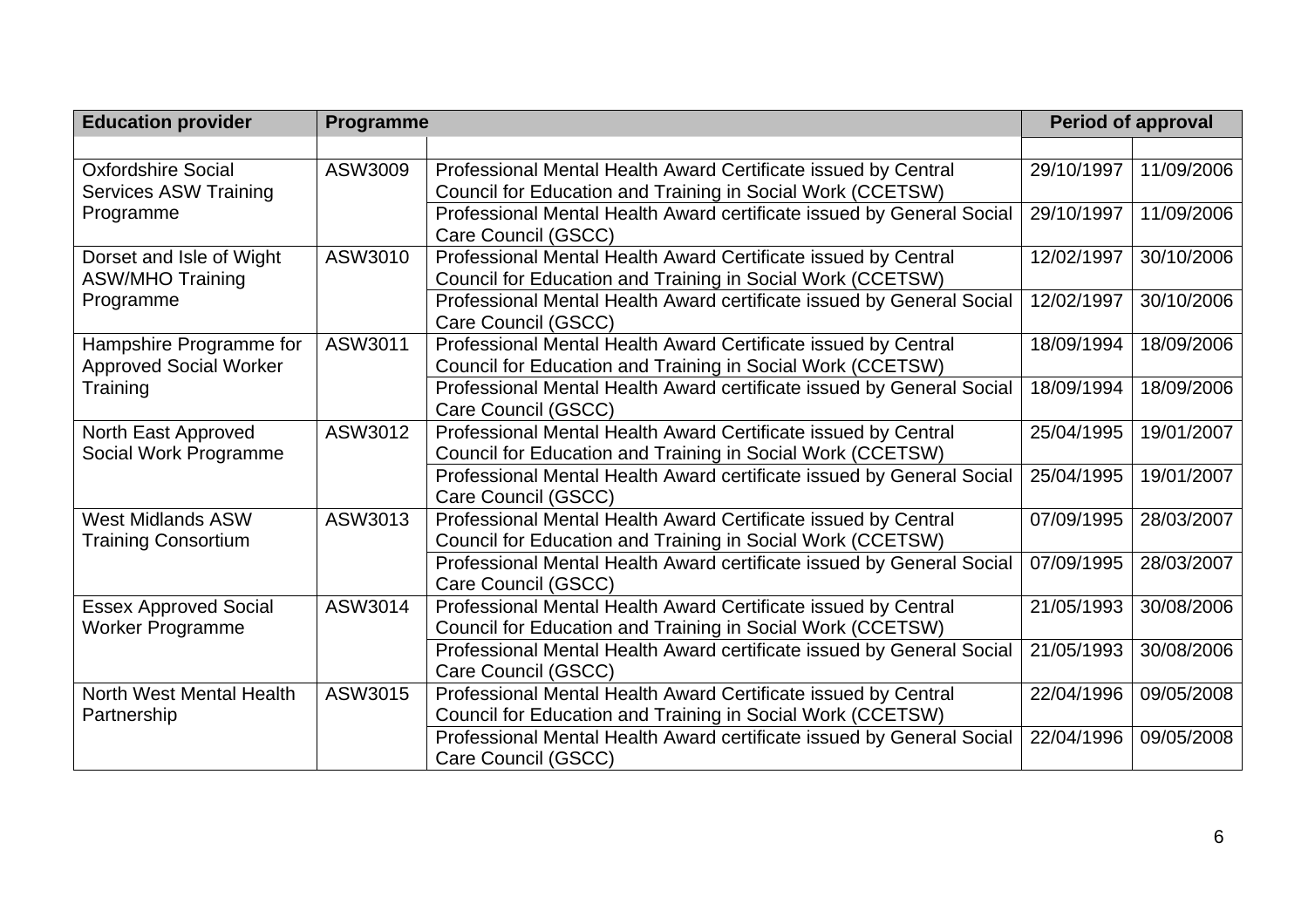| <b>Education provider</b>                              | Programme |                                                                                                                              | <b>Period of approval</b> |            |
|--------------------------------------------------------|-----------|------------------------------------------------------------------------------------------------------------------------------|---------------------------|------------|
| Humberside and<br>Lincolnshire Consortium              | ASW3016   | Professional Mental Health Award Certificate issued by Central<br>Council for Education and Training in Social Work (CCETSW) | 30/03/1997                | 21/03/2007 |
|                                                        |           | Professional Mental Health Award certificate issued by General Social<br>Care Council (GSCC)                                 | 30/03/1997                | 21/03/2007 |
| <b>East Midlands ASW</b><br><b>Training Consortium</b> | ASW3017   | Professional Mental Health Award Certificate issued by Central<br>Council for Education and Training in Social Work (CCETSW) | 04/08/1995                | 11/08/2008 |
|                                                        |           | Professional Mental Health Award certificate issued by General Social<br>Care Council (GSCC)                                 | 04/08/1995                | 11/08/2008 |
| South West England ASW<br>Consortium                   | ASW3022   | Professional Mental Health Award Certificate issued by Central<br>Council for Education and Training in Social Work (CCETSW) | 04/10/1995                | 30/03/2007 |
|                                                        |           | Professional Mental Health Award certificate issued by General Social<br>Care Council (GSCC)                                 | 04/10/1995                | 30/03/2007 |
| <b>Kent Approved Social</b><br><b>Worker Training</b>  | ASW3023   | Professional Mental Health Award Certificate issued by Central<br>Council for Education and Training in Social Work (CCETSW) | 29/01/1996                | 31/03/2007 |
| Programme                                              |           | Professional Mental Health Award certificate issued by General Social<br>Care Council (GSCC)                                 | 29/01/1996                | 31/03/2007 |
| North East London ASW<br><b>Consortium Training</b>    | ASW3024   | Professional Mental Health Award Certificate issued by Central<br>Council for Education and Training in Social Work (CCETSW) | 23/03/1995                | 02/10/2006 |
| Programme                                              |           | Professional Mental Health Award certificate issued by General Social<br>Care Council (GSCC)                                 | 23/03/1995                | 02/10/2006 |
| <b>Cornwall ASW Training</b><br>Programme              | ASW3025   | Professional Mental Health Award Certificate issued by Central<br>Council for Education and Training in Social Work (CCETSW) | 27/05/1997                | 27/05/1997 |
|                                                        |           | Professional Mental Health Award certificate issued by General Social<br>Care Council (GSCC)                                 | 27/05/1997                | 27/05/1997 |
| <b>Staffordshire ASW</b><br>Programme                  | ASW3026   | Professional Mental Health Award Certificate issued by Central<br>Council for Education and Training in Social Work (CCETSW) | 11/03/1993                | 12/09/2006 |
|                                                        |           | Professional Mental Health Award certificate issued by General Social<br>Care Council (GSCC)                                 | 11/03/1993                | 12/09/2006 |
| <b>Warwickshire Social</b>                             | ASW3027   | Professional Mental Health Award Certificate issued by Central                                                               | 28/08/1997                | 18/03/1998 |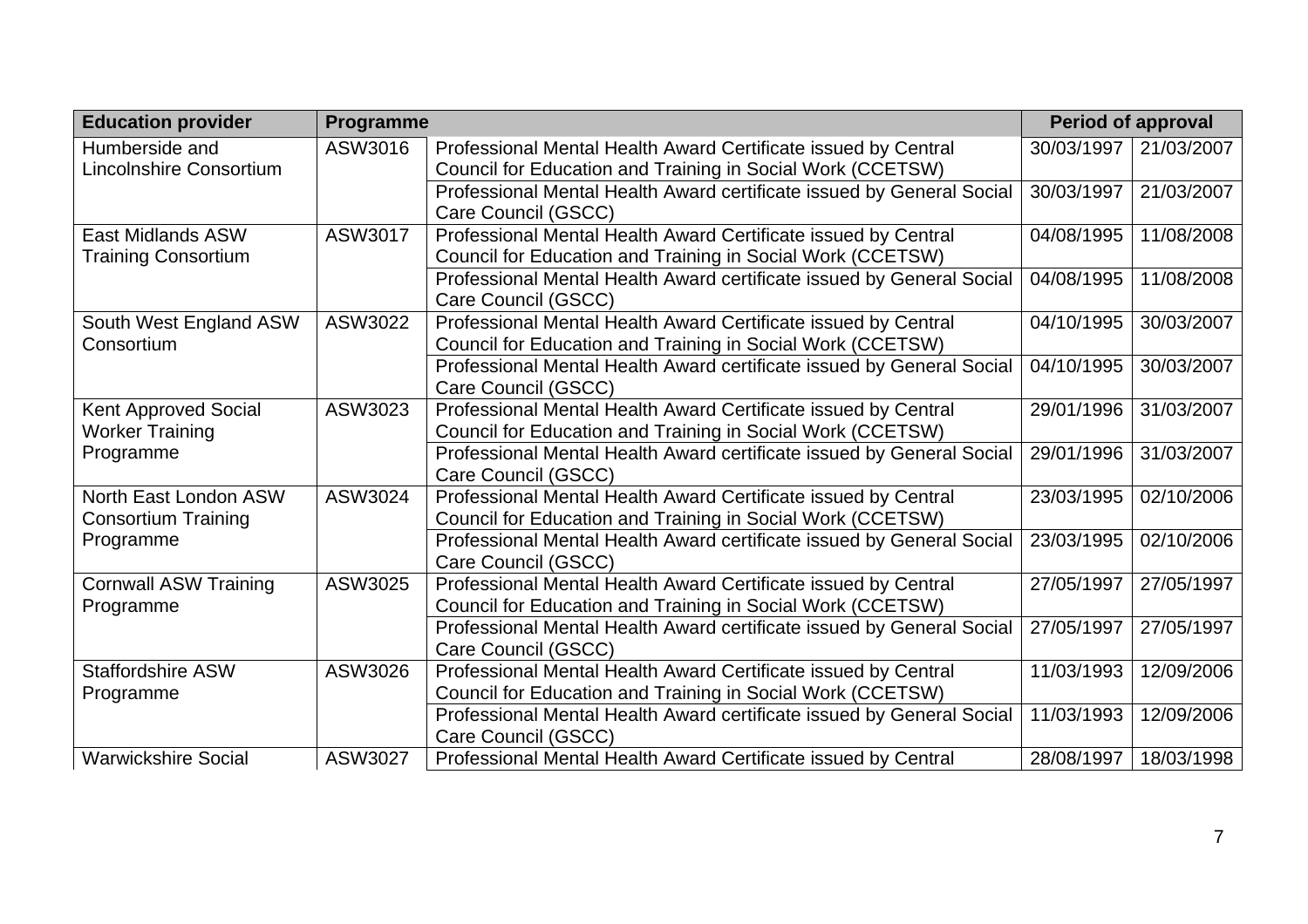| <b>Education provider</b>       | Programme |                                                                                       |            | <b>Period of approval</b> |
|---------------------------------|-----------|---------------------------------------------------------------------------------------|------------|---------------------------|
| <b>Services ASW Training</b>    |           | Council for Education and Training in Social Work (CCETSW)                            |            |                           |
| Programme                       |           | Professional Mental Health Award certificate issued by General Social                 | 28/08/1997 | 18/03/1998                |
|                                 |           | Care Council (GSCC)                                                                   |            |                           |
| <b>Surrey ASW Programme</b>     | ASW3028   | Professional Mental Health Award Certificate issued by Central                        | 05/09/1996 | 04/12/2006                |
|                                 |           | Council for Education and Training in Social Work (CCETSW)                            |            |                           |
|                                 |           | Professional Mental Health Award certificate issued by General Social                 | 05/09/1996 | 04/12/2006                |
|                                 |           | Care Council (GSCC)                                                                   |            |                           |
| City of Birmingham Social       | ASW3029   | Professional Mental Health Award Certificate issued by Central                        | 01/01/1998 | 31/03/2007                |
| Care & Health Department        |           | Council for Education and Training in Social Work (CCETSW)                            |            |                           |
| <b>Approved Social Worker</b>   |           | Professional Mental Health Award certificate issued by General Social                 | 01/01/1998 | 31/03/2007                |
| <b>Training Programme</b>       |           | Care Council (GSCC)                                                                   |            |                           |
| Partnership for Merseyside      | ASW3030   | Professional Mental Health Award Certificate issued by Central                        | 02/07/1996 | 17/06/2003                |
| <b>ASW</b>                      |           | Council for Education and Training in Social Work (CCETSW)                            |            |                           |
|                                 |           | Professional Mental Health Award certificate issued by General Social                 | 02/07/1996 | 17/06/2003                |
|                                 |           | Care Council (GSCC)                                                                   |            |                           |
| <b>West London ASW</b>          | ASW3031   | Professional Mental Health Award Certificate issued by Central                        | 14/03/1996 | 28/03/2000                |
| Consortium                      |           | Council for Education and Training in Social Work (CCETSW)                            |            |                           |
|                                 |           | Professional Mental Health Award certificate issued by General Social                 | 14/03/1996 | 28/03/2000                |
|                                 |           | Care Council (GSCC)                                                                   |            |                           |
| <b>Norfolk ASW Training</b>     | ASW3032   | Professional Mental Health Award Certificate issued by Central                        | 15/06/1998 | 31/03/2007                |
| Programme                       |           | Council for Education and Training in Social Work (CCETSW)                            |            |                           |
|                                 |           | Professional Mental Health Award certificate issued by General Social                 | 15/06/1998 | 31/03/2007                |
|                                 |           | Care Council (GSCC)                                                                   |            |                           |
| Lea Valley ASW Training         | ASW3034   | Professional Mental Health Award Certificate issued by Central                        | 28/04/1997 | 28/04/1997                |
| Consortium                      |           | Council for Education and Training in Social Work (CCETSW)                            |            |                           |
|                                 |           | Professional Mental Health Award certificate issued by General Social                 | 28/04/1997 | 28/04/1997                |
|                                 | ASW3035   | Care Council (GSCC)<br>Professional Mental Health Award Certificate issued by Central | 15/07/1997 | 20/03/2007                |
| <b>Cheshire Partnership ASW</b> |           | Council for Education and Training in Social Work (CCETSW)                            |            |                           |
| <b>Training Programme</b>       |           |                                                                                       |            |                           |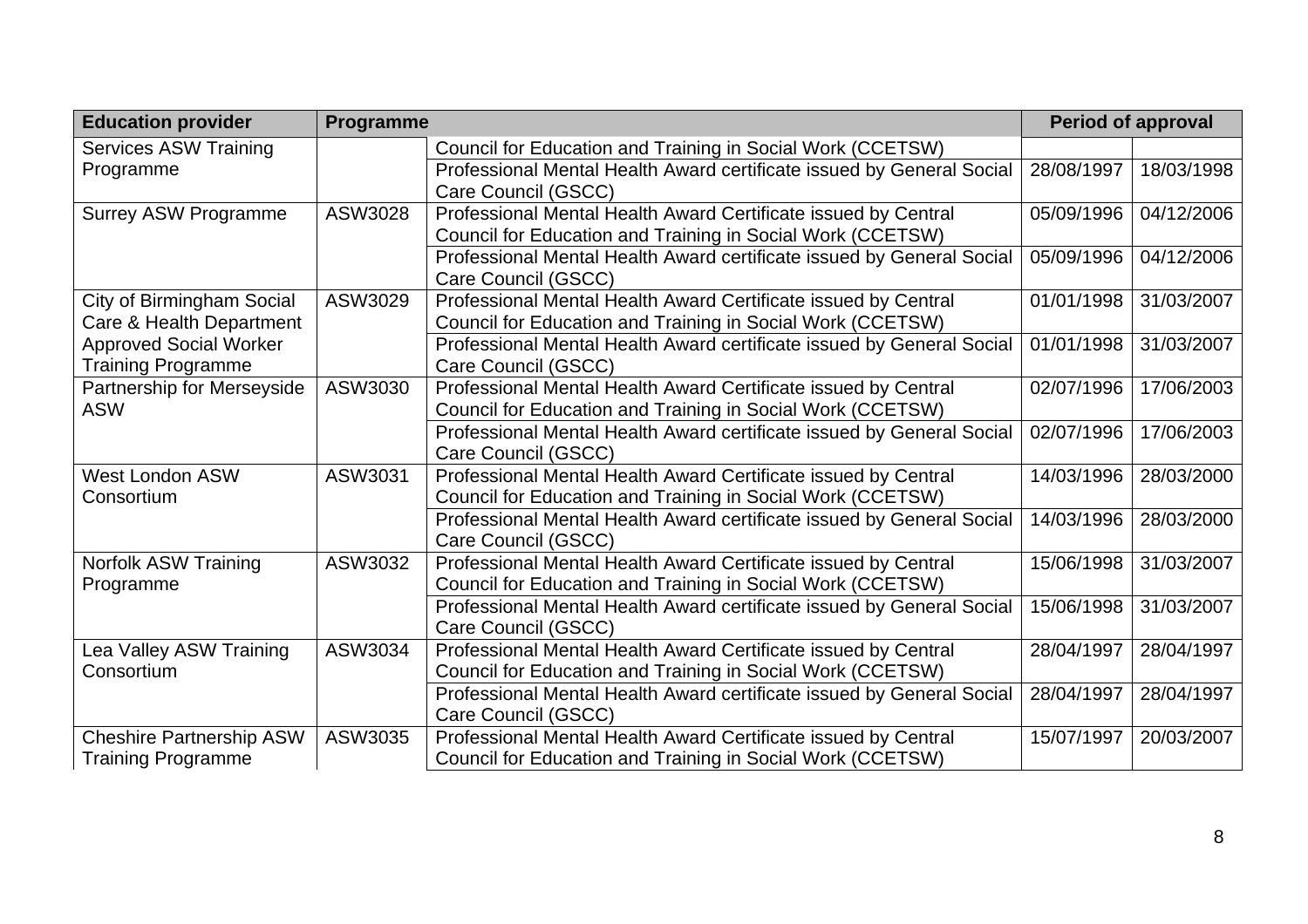| <b>Education provider</b>                                      | Programme |                                                                                                                              |            | <b>Period of approval</b> |  |
|----------------------------------------------------------------|-----------|------------------------------------------------------------------------------------------------------------------------------|------------|---------------------------|--|
|                                                                |           | Professional Mental Health Award certificate issued by General Social<br>Care Council (GSCC)                                 | 15/07/1997 | 20/03/2007                |  |
| <b>East Sussex ASW Training</b><br>Programme                   | ASW3036   | Professional Mental Health Award Certificate issued by Central<br>Council for Education and Training in Social Work (CCETSW) | 13/09/1994 | 28/02/2007                |  |
|                                                                |           | Professional Mental Health Award certificate issued by General Social<br>Care Council (GSCC)                                 | 13/09/1994 | 28/02/2007                |  |
| London Borough of<br><b>Hackney ASW Training</b>               | ASW3037   | Professional Mental Health Award Certificate issued by Central<br>Council for Education and Training in Social Work (CCETSW) | 15/06/1998 | 25/08/2000                |  |
| Programme                                                      |           | Professional Mental Health Award certificate issued by General Social<br>Care Council (GSCC)                                 | 15/06/1998 | 25/08/2000                |  |
| <b>Leeds Social Services</b><br>Department                     | ASW3039   | Professional Mental Health Award Certificate issued by Central<br>Council for Education and Training in Social Work (CCETSW) | 07/05/1997 | 16/03/2000                |  |
|                                                                |           | Professional Mental Health Award certificate issued by General Social<br>Care Council (GSCC)                                 | 07/05/1997 | 16/03/2000                |  |
| The Cambridgeshire &<br>Peterborough Approved                  | ASW3040   | Professional Mental Health Award Certificate issued by Central<br>Council for Education and Training in Social Work (CCETSW) | 25/02/2000 | 28/03/2007                |  |
| Social Work Programme                                          |           | Professional Mental Health Award certificate issued by General Social<br>Care Council (GSCC)                                 | 25/02/2000 | 28/03/2007                |  |
| <b>Bedfordshire</b><br>Buckinghamshire Luton &                 | ASW3042   | Professional Mental Health Award Certificate issued by Central<br>Council for Education and Training in Social Work (CCETSW) | 25/08/1998 | 09/01/2006                |  |
| <b>Milton Keynes ASW</b><br><b>Training Consortium</b>         |           | Professional Mental Health Award certificate issued by General Social<br>Care Council (GSCC)                                 | 25/08/1998 | 09/01/2006                |  |
| <b>Black Country Approved</b><br><b>Social Worker Training</b> | ASW3043   | Professional Mental Health Award Certificate issued by Central<br>Council for Education and Training in Social Work (CCETSW) | 11/01/2001 | 12/10/2006                |  |
| Programme                                                      |           | Professional Mental Health Award certificate issued by General Social<br>Care Council (GSCC)                                 | 11/01/2001 | 12/10/2006                |  |
| Leeds ASW Programme &<br><b>Mental Health Social Work</b>      | ASW3044   | Professional Mental Health Award Certificate issued by Central<br>Council for Education and Training in Social Work (CCETSW) | 15/10/2001 | 15/09/2008                |  |
| Award                                                          |           | Professional Mental Health Award certificate issued by General Social                                                        | 15/10/2001 | 15/09/2008                |  |